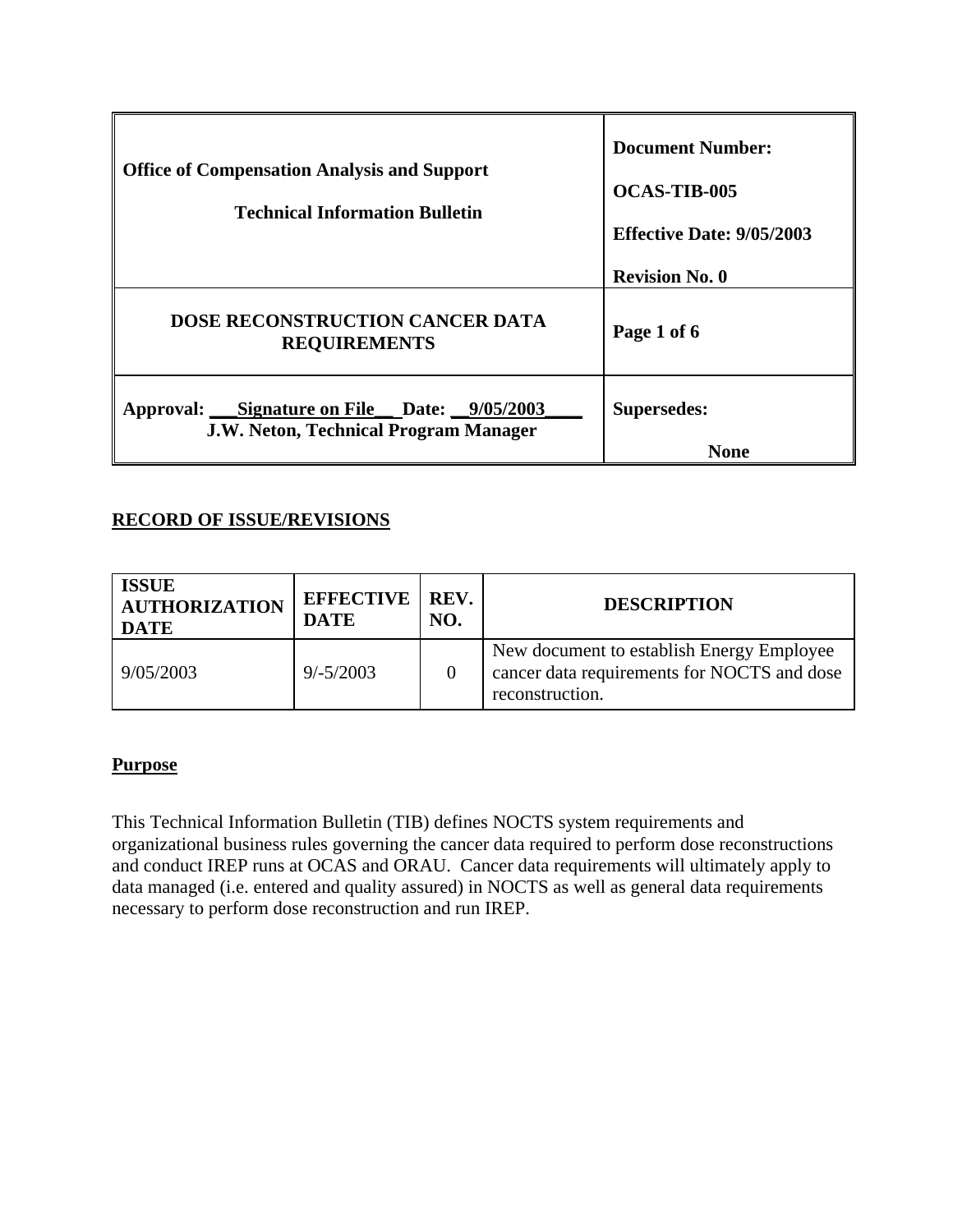#### **Abbreviations**

- ANRSD Amended NIOSH Referral Summary Document
- AR Administrative Record
- DOB Date of Birth
- DOD Date of Death
- DOE Department of Energy
- DOL Department of Labor
- DR Dose Reconstruction
- EE Energy Employee
- GUI Graphical User Interface
- IREP Interactive RadioEpidemiological Program
- NIOSH National Institute for Occupational Safety and Health
- NOCTS NIOSH OCAS Claims Tracking System
- NRSD NIOSH Referral Summary Document
- OCAS Office of Compensation Analysis and Support
- ORAU Oak Ridge Associated Universities
- PHA Public Health Advisor
- QA Quality Assurance
- TIB Technical Information Bulletin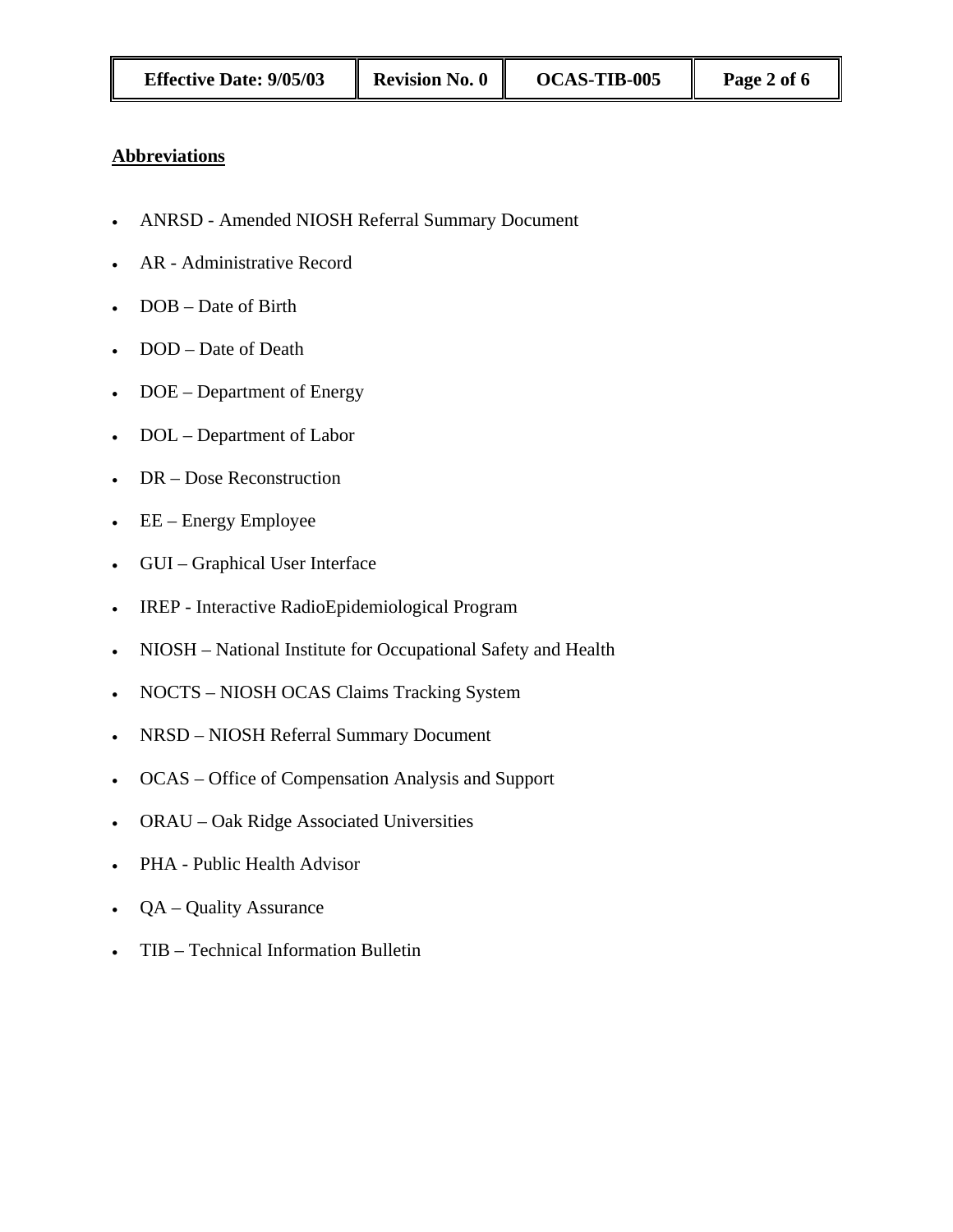#### **1.0 General**

## **1.1 Cancer Data Information Sources:**

Energy Employee Cancer Data is referred by the DOL to OCAS. Cancer information may be reported to OCAS on the following AR document types:

■ Statement of Accepted Facts (SOAF)

Note: This terminology has been discontinued by DOL and was superceded by the NRSD

- **NRSD**
- ANRSD
- General Correspondence (i.e. E-mail, Letter)

Note: DOL has lead responsibility to identify and code cancers for purposes of adjudicating claims. Because of this, cancer data provided by DOL should not be reinterpreted by reviewing documents provided by DOL to OCAS upon receipt of the claim or claim supplement. Example documents include pathology reports or EE medical records. If an obvious error is detected (e.g., a cancer listed as secondary with a primary cancer code), these questions are to be forwarded to the appropriate OCAS PHA for DOL inquiry and resolution.

## **1.2 Acceptable Dose Reconstruction Case Scenarios:**

- Case has <u>at least one</u> primary cancer diagnosis
- Case has at least one secondary cancer diagnosis with the primary cancer diagnosis unknown
- Case has at least one primary cancer diagnosis with at least one secondary cancer diagnosis with the primary cancer diagnosis unknown
- Case has unknown primary cancer diagnosis and/or unknown secondary cancer diagnosis (i.e. Malignant neoplasm without specification of site 199.0 / 199.1)

## **1.3 Unacceptable Dose Reconstruction Case Scenarios:**

- Case has at least one primary cancer diagnosis with at least one secondary cancer diagnosis reported as metastases from the identified primary cancer
	- o Metastases from the primary cancer are not be to included in the NIOSH DR if primary cancer is known
- Case does not have an acceptable cancer date of diagnosis or an acceptable ICD-9 code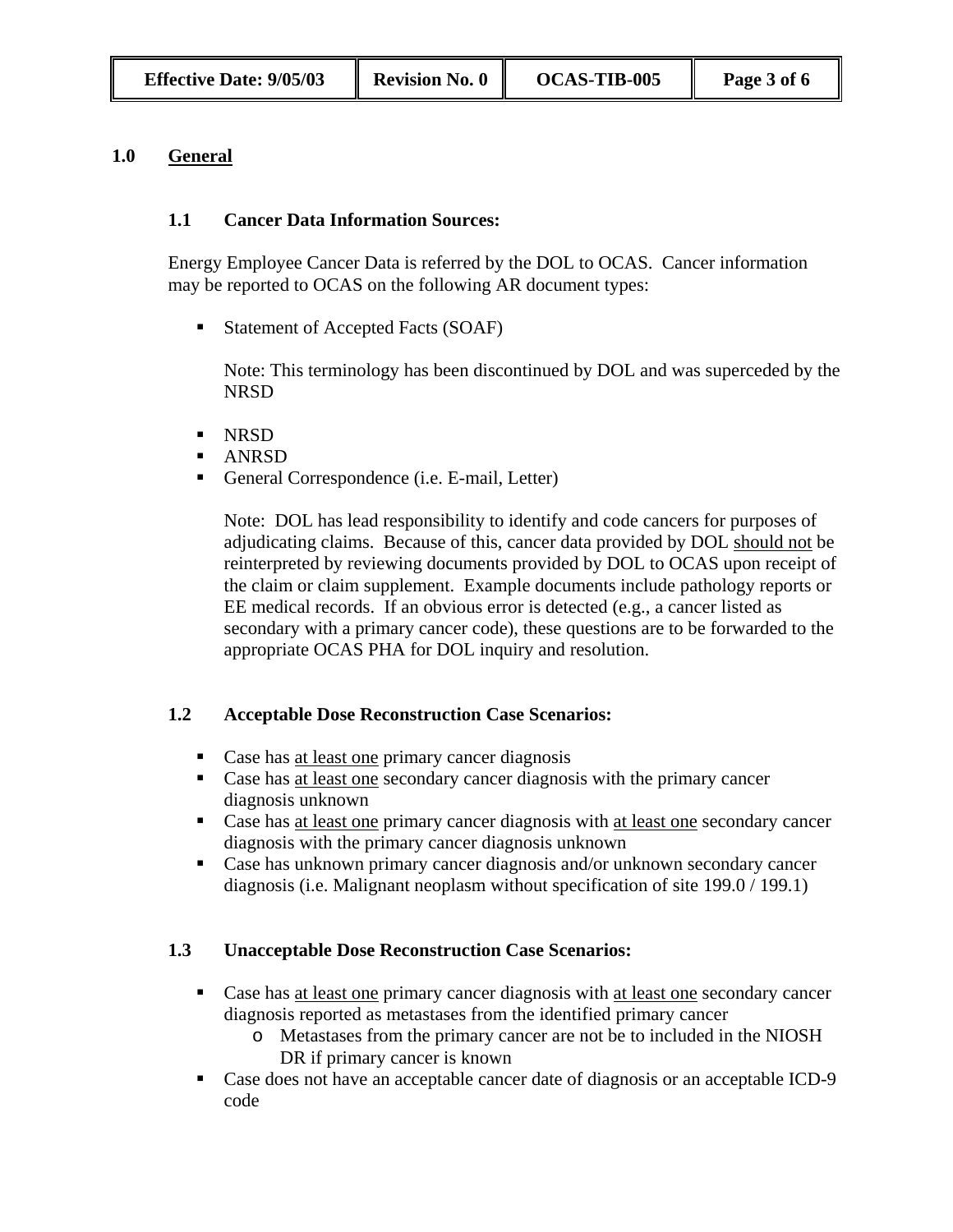## **2.0 NOCTS Cancer Data System Requirements**

Note: The cancer data described in this TIB have been determined by OCAS as important in the dose reconstruction process for each claim. The NOCTS system, however, currently accepts null inputs so that the claim can be entered into the database without delay. The NOCTS Quality Assurance Application will, however, identify discrepant data when executed by the OCAS PHA. The OCAS PHA will inquire and resolve discrepant data issues with the DOL.

- Level or Cancer Rank
	- $\circ$  Data Type = Small Integer
	- o Nulls Allowed in Illnesses Table
	- $\circ$  GUI default = "Primary"
	- o NOCTS User List Box Options include:
		- Primary (Field Value = 1)
		- Secondary (Field Value  $=2$ )
		- Choose Level (Field Value  $=$  Null)
- Cancer Type / Description
	- $\circ$  Data Type = nvarchar
	- o Nulls Not Allowed in Illnesses Table
	- o GUI Allows Nulls
- Date of Cancer Diagnosis
	- $\circ$  Data Type = varchar
	- o Nulls Allowed in Illnesses Table
	- o GUI Field Restraints
		- **MM/DD/YYYY**
		- MM/YYYY
		- YYYY
		- Unknown
- ICD-9 Code
	- $\circ$  Data Type = varchar
	- o Nulls Allowed in Illnesses Table
	- o GUI Field Restraints
		- Field Cannot Be Null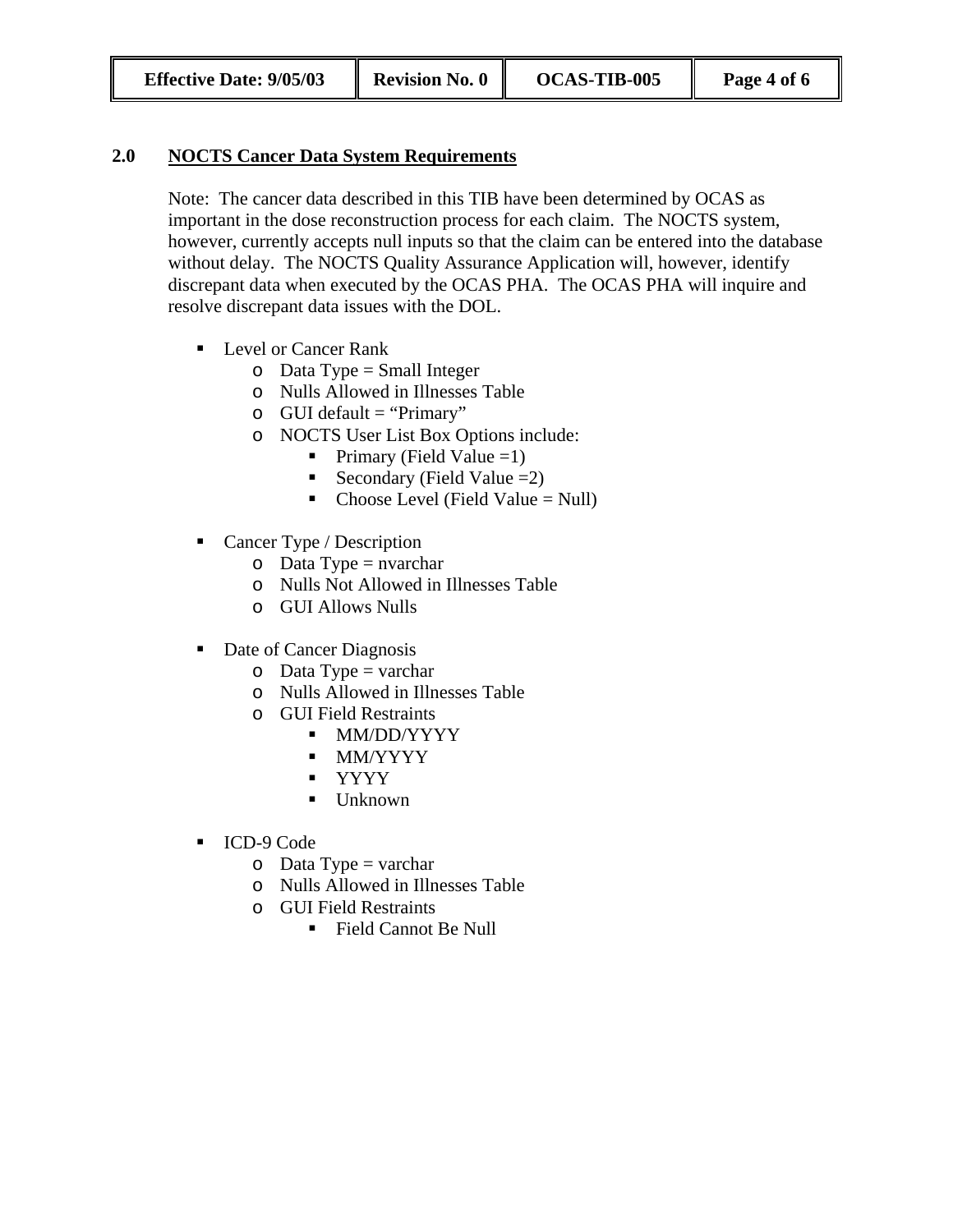#### **3.0 Dose Reconstruction Cancer Data Requirements**

#### **3.1 Cancer Level / Rank**

The Cancer Level / Rank field is not required for dose reconstruction because the cancer level / rank can ultimately be determined by the ICD-9 code assigned to the cancer diagnosis by the DOL.

Note: The Cancer Level / Rank field is, however, very helpful in identifying blatant errors in Cancer Data Reporting; thus, cancer rank should be provided and entered accurately within the NOCTS system.

- Acceptable Dose Reconstruction Data
	- o Primary
	- o Secondary
	- o Missing (Blank)

## **3.2 Cancer Type / Description**

Cancer Type / Description is required for dose reconstruction. The cancer type / description field helps identify, further describe, and validate the ICD-9 code assigned to the case.

- The Cancer Type / Description field can help identify cell or tissue type, tumor location, or other characteristics of a malignancy.
- A description of "Unknown" can be used in the Cancer Type / Description field if case has an unknown primary cancer diagnosis and/or unknown secondary cancer diagnosis.

Note: Other words or statements reported by the DOL indicating an unknown cancer may also be used.

• Cancer Type / Description should be entered in NOCTS as reported on DOL generated information sources.

Note: Correct spelling of cancer nomenclature is encouraged, though not required.